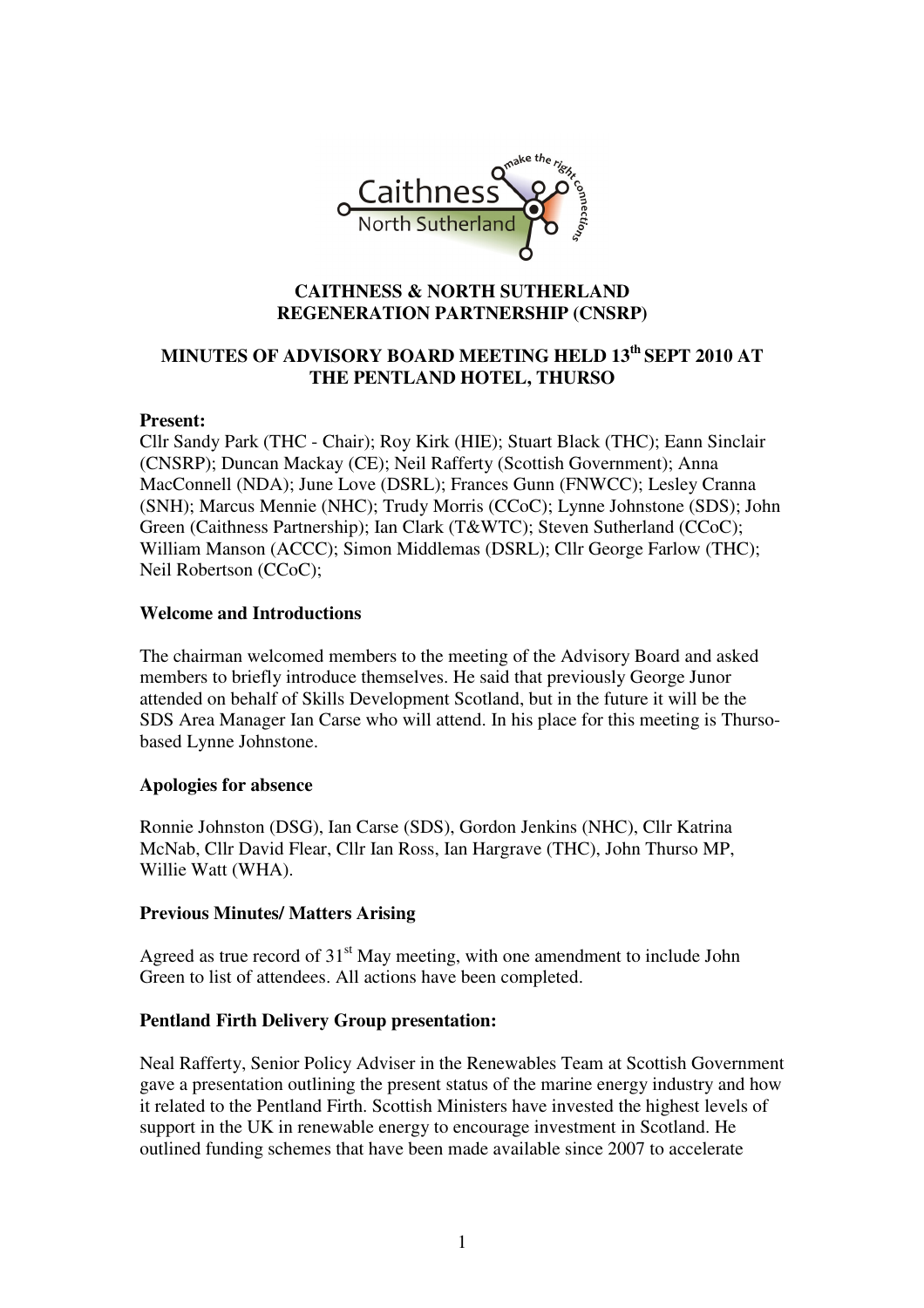development to commercial and pre commercial level. He explained the various development groups all of which feed back to the Energy Advisory Board.

Short term expectations:

- An event to bring together the developers with the supply chain is planned for November in Inverness: details will be sent to the Chamber.
- Licensing and consenting guidance will soon be published. An announcement will be made on the Inner Sound lease within a few weeks
- A week of local information days will be held in w/c 8th Nov, 2 days in Thurso, 2 days in Orkney. Developers will be present along with Crown Estate, Scottish Government and Marine Scotland
- Consultations are being run by Scottish Hydro Electric Transmission Ltd in Spittal and Watten this week re proposed HVDC converter station near Spittal.
- Pentland Firth delivery group will publish minutes and ensure A.B. has sight
- Three further grid applications from marine energy companies are anticipated by the end of this year.

# **Inward Investment presentation,** Roy Kirk, Area Manager

- A review over the last three years shows 70 potential investors in marine energy have visited the area. HIE together with SDI have undertaken many profile raising activities aimed at developers and companies relevant to the industry.
- There is future potential for data centres as carbon charging comes into force.
- HIE has agreed a framework contract with three companies (Caithness Chamber, Lucid and Optimat) to support inward investment research, market testing and evaluation.
- New SDI marine energy post will include a remit to engage with the Advisory Board
- Plans to develop the idea of Caithness Ambassadors to provide constructive feedback and referrals and all businesses have a part to play
- The importance of positive press should always be remembered

# **Programme Manager Update**

ES has circulated a written update, and provided a verbal update on activities:

- Already circulated is the document containing high level plans including agreed priorities, job number aspirations. The partners agreed in a July workshop the potential to achieve up to 2050 jobs by 2020.
- Recap of last three years as we are reaching end of current plan suggests 120 job creations per year over last three years, this will need to be nearer 200 per year to reach target.
- A document updating on the last three years will be in draft by late October. The next three years plan will be circulated in the next few weeks.
- An important achievement of the Advisory Board is the smaller short term groups which have been set up such as the workforce transition group and the connectivity group which fed into HIE's recent bid for a pilot programme to rollout superfast broadband in the area. Members also pointed out the £800,000 Leader scheme for broadband enhancement, to which the Caithness Partnership was helping 3 local communities make applications.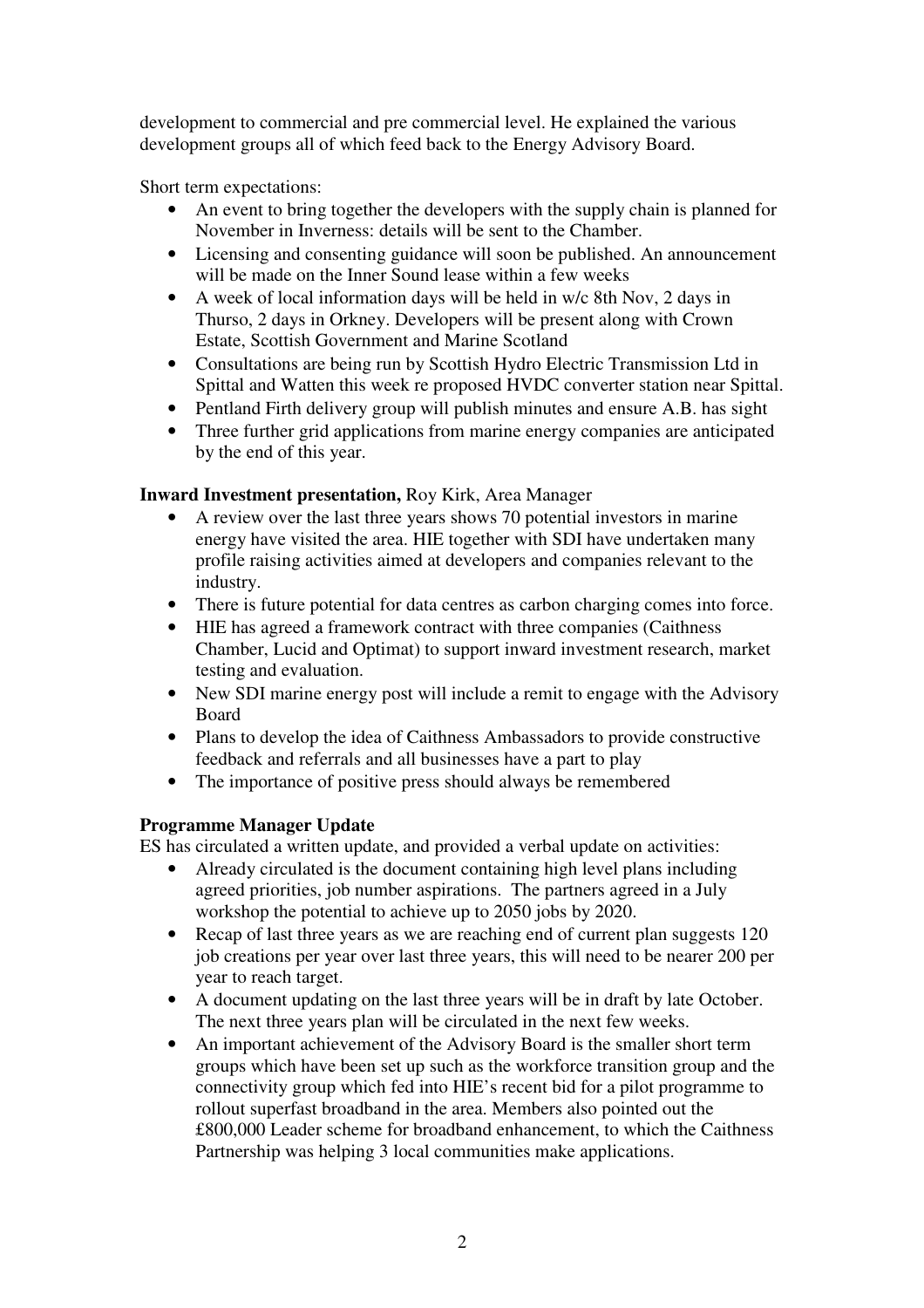- A "wash-up" meeting is planned for those who participated in the Cumbria learning journey to discuss lessons learned. ES said his main learning point was the partnership agreement between NDA, PBO and SLC at Sellafield, and how agreeing a similar one at Dounreay might have implications for the way the wider Partnership worked. SB felt the marketing and profile of Britain's Energy Coast offered learning points for CNSRP too. JL said that the DSG representatives on the trip had similar views, and asked if this would be on the agenda for the next Executive Board. ES agreed that it would, and that an assessment of the Partnership's structures will be undertaken in the light of the agreed focus on energy and business services. **ACTION 1 - ES to feed comments to Executive Board.**
- Members agreed that there were a number of good positive stories such as the improved streamlined HC planning process and 20 new jobs in Castletown
- S Sutherland mentioned the Orkney learning journey. Orkney find that Harbour infrastructure is a major key to success and he suggested Caithness look to Scrabster. Orkney views are that Caithness will provide the engineering base whilst Orkney may benefit from supplying R&D **ACTION 2 - ES to invite Scrabster to present at next meeting.** S Black suggested that Scottish Government should consider co-ordinating bids that involve bids from a number of their bodies **ACTION 3 – N Rafferty will pass comments on Scrabster Harbour to the relevant Scottish Govt departments.** T Morris felt that this was a failing on the part of CNSRP as the Exec Board has a direct route into government for issues such as this and should learn this lesson to better deliver in future.
- The second part of the National Renewables Infrastructure Plan has been published by HIE and Scottish Enterprise. It focuses on offshore wind, but containes a section on wave and tidal. The report (http://www.hie.co.uk/highlands-and-islands/key-industries/energy/n-rip.html**)** is open for consultation until 10 November, and responses should be sent to nrip@scotland.gsi.gov.uk. **ACTION 4 - ALL read and comment on NRIP2 report.**

## **6 Reports from members**

Ian Clark, Thurso & Wick Trades Council – T&WTC will resume political lobbying re services at Dunbar Hospital in Thurso.

June Love, Dounreay Stakeholder Group – Working with NDA on PBO competition. Cumbria learning journey, 3 bullets to feed in. Also looking for an update on the Pensions Administration Office. **ACTION 5 – JL to seek update from Pensions Administration Office.** 

George Farlow, Highland Councillor – Councillors recently attended a pre-scoping meeting with Pelamis Wave Power. Pelamis are keen to utilise liaison groups to smooth out small issues such as salmon netting at Armadale. Suggestion for George Farlow to take back to Pelamis that they might want or consider talking to local primary schools such as Farr about what they will be seeing going on as the N Sutherland site develops.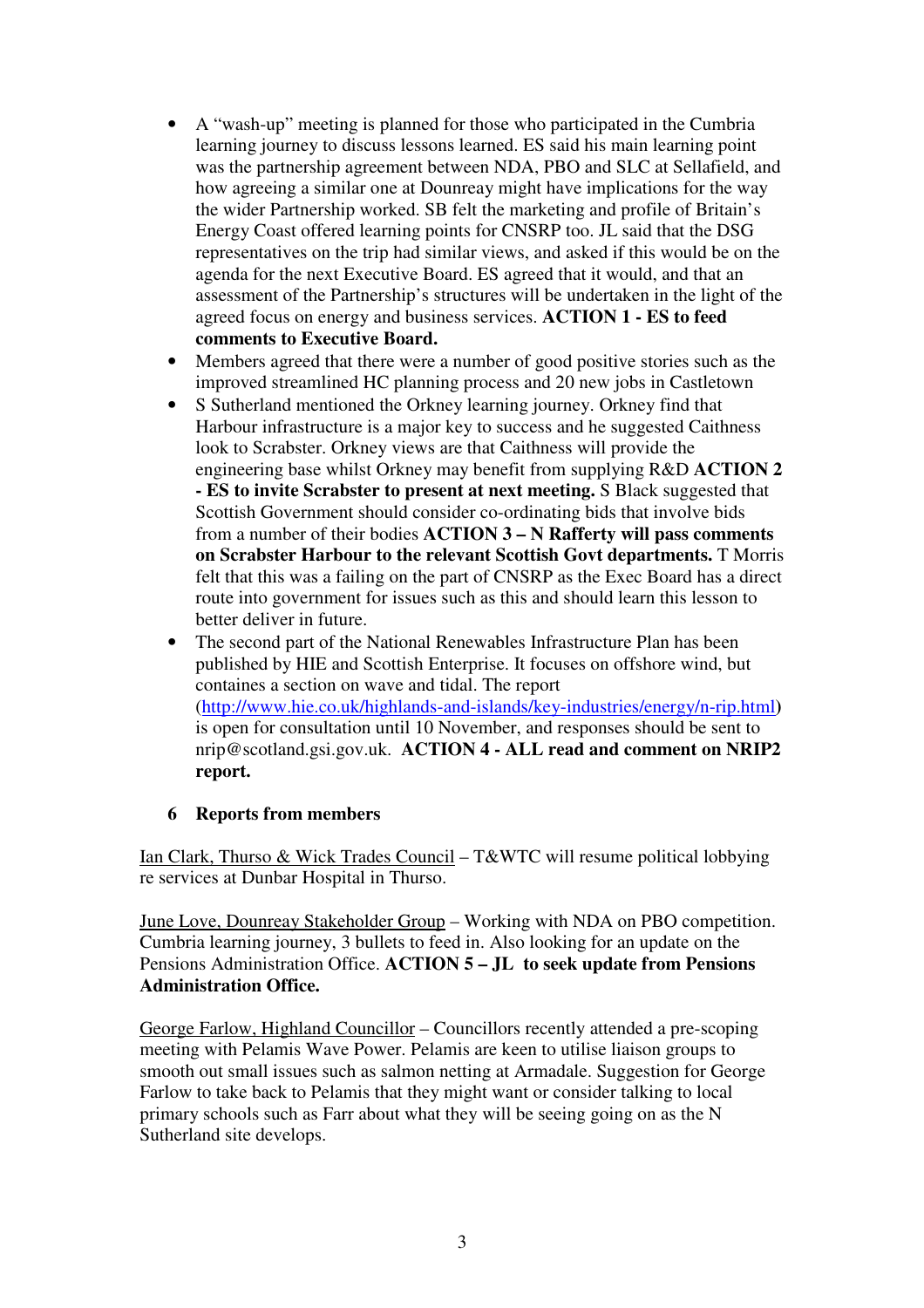Trudy Morris, Caithness Chamber of Commerce – The Chamber held a members' breakfast event in Wick to allow businesses to meet with SeaEnergy regarding its offshore wind proposals in the Moray Firth, with a view to potentially securing work. The Chamber will be taking a Stand at the Renewable UK event in Glasgow in November. Preparations are also being made for the  $38<sup>th</sup>$  Chamber dinner for 150 with Scottish Secretary of State as keynote speaker.

Steven Sutherland, Caithness Chamber of Commerce – Subsea7 has landed two major contracts, and some of this work is being delivered through local subcontractors. Query over National Nuclear Archive, is it still going ahead? **ACTION 6 - Eann to seek written update from NDA.** 

Billy Manson, Association of Caithness Community Councils – Duncan Mackay had given a very good presentation to the Association last week. BM noted there seems to be public perception that Orkney is 'getting everything' in the marine energy industry important to feed into press the ongoing achievements in this area.

Anna McConnell, NDA – NDA has three projects in final funding stages and a few in the pipeline. She circulated a document entitled Dounreay competition – Socio-Economic Update, and said that an accompanying document will be available next week.

Duncan Mackay, Crown Estate – Continue to work with developers with a focus on consenting. Anticipate an announcement on the inner sound within a few weeks. Also planning developer info days which will include schools. Plan to publish a 'build out story' this year which will inform the supply chain how to get involved as was done for offshore wind.

Simon Middlemas, DSRL – Working on lifetime plan, looking at end date of 2032 depending on funding and new PBO. Some old figures may be in circulation as snapshots were required for competition.

Francis Gunn, NW Federation of Community Councils – Caithness, Sutherland and Lochaber have had the most LEADER funding awarded so far in Highland. As a result of the Sutherland Summit David Whiteford NHI is to meet with North Sutherland crofters and small producers to discuss opportunities for inclusion in the Mey Selections brand and possible eco-tourism initiatives.

Lesley Cranna, SNH – SNH restructure means North Highlands and Northern Isles will now be one area which will have a positive effect on the Pentland Firth projects. A central team specialising in marine renewables is being established.

Roy Kirk, HIE – Melness, Tongue and Strathy have become one joined community for account management purposes. HIE is also considering help with plans to re-open the cinema in Thurso.

John Green, Caithness Partnership – Caithness Partnership has met its three year targets. Transport study for Berriedale is ongoing. Working with community councils to help local groups apply for the £800,000 available through the LEADER broadband fund.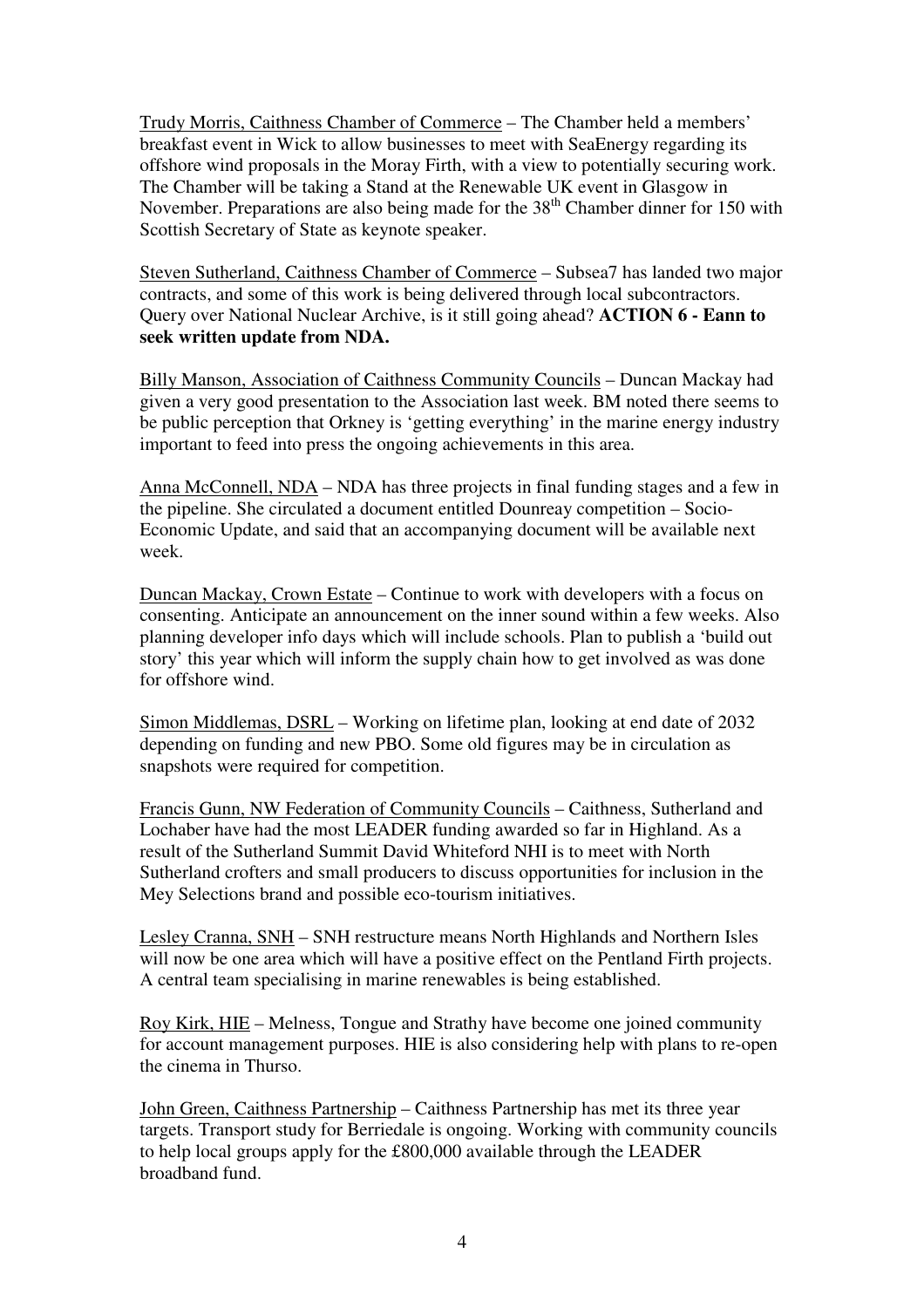Lynne Johnstone, SDS – Circulated update on behalf of Ian Carse Our main priorities are to meet our obligations for the NTPs and targets related to the delivery of an effective all age skills development strategy across Scotland with allowances and or variations to suit local circumstances and economic circumstances including information, advice and guidance on career development and employability matters

A key driver with this approach is to work with partners on the identified targets for economic development and employment in each local authority area and to thread skills development through agreed strategic plans – key partners include Highland Council, HIE, JC+ and key sectoral and or employer groups

CNSRP is a key group because we are keen to ensure that we develop the strengths of the current workforce in terms of ensuring a smooth transition from their current employment into other work and or careers that the employees themselves consider suitable and practical given their personal skills, inclinations and circumstances. We are also keen to play our part in considering with CNSRP other training and employee development that needs to be put in place to make the transition as effective as it can be and in line with effective de-commissioning in the given economic circumstances, and that, where possible, there is a lasting benefit to the community.

The agreements that have been reached when discussing the current ESF bid is a good example of the benefit we see in effective partnership working with CNSRP and how we would like to take things forward into the future.

Stuart Black, HC – Highland wide development plan out to consultation, positive message for Caithness, will be an important planning document. Princes Foundation event at the castle of Mey will be followed up at the end of the month. Have been pushing Business Gateway to get business start up stories into the press.

Neil Robertson, Caithness Chamber of Commerce – SME's continue to struggle with bank lending. NHRF welcomes working with Business Gateway. Young Chamber is very important. He also congratulated HC for its streamlined planning process for the biomass plant at Georgemeas which will have positive effect on forestry. NRIP2 is lacking in detail for this area – Neal Rafferty agreed that this would be addressed for wave and tidal.

Marcus Mennie, North Highland College – Centre for Energy and Environment scheduled to be complete by  $15<sup>th</sup>$  Nov and functioning by  $10<sup>th</sup>$  Jan. Currently looking at an opening ceremony in spring 2011. The Engineering Centre which is progressing with an operational date of mid April will enhance the curriculum capability. The College's dual-fuel heating system currently uses a supplier in Invergordon, but NHC is looking to secure a local supplier. NHC will have 8 Hi Definition VC suites by next year. Student numbers are up in engineering and construction. NHC is also discussing a partnership with Orkney College.

## **Date of Next Meeting:**

Tuesday 16<sup>th</sup> November, 10.30am at T3UK, Janetstown, Thurso.